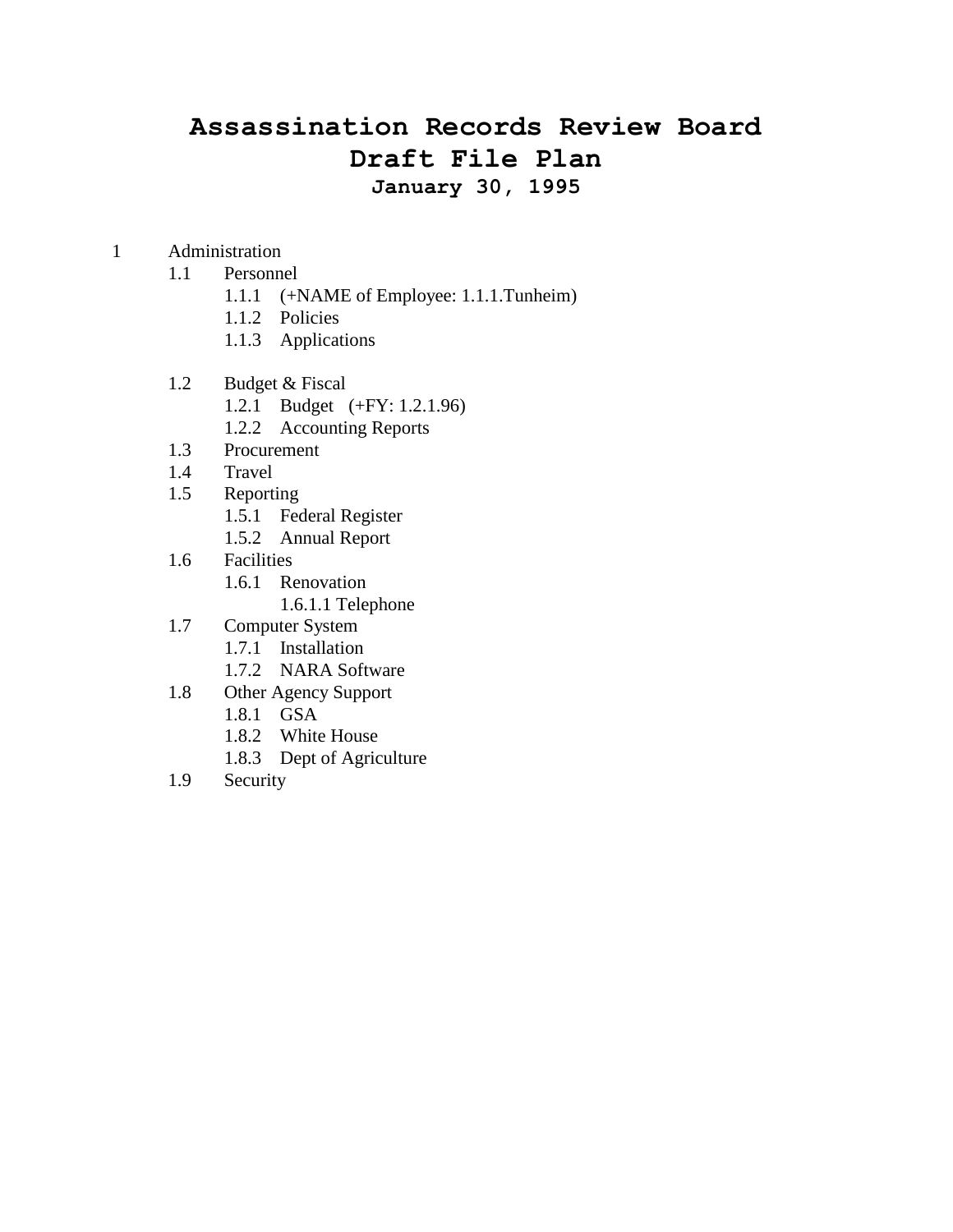- 2 Board<br> $2.1$ 
	- Meetings
		- 2.1.1 Transcripts
	- 2.2 Hearings
		- 2.2.1 Transcripts
		- 2.2.2 Logistics
	- 2.3 Directives<br>2.4 Board Com
	- 2.4 Board Communications<br>2.5 Kennedy Family
	- 2.5 Kennedy Family
	- 2.6 National Archives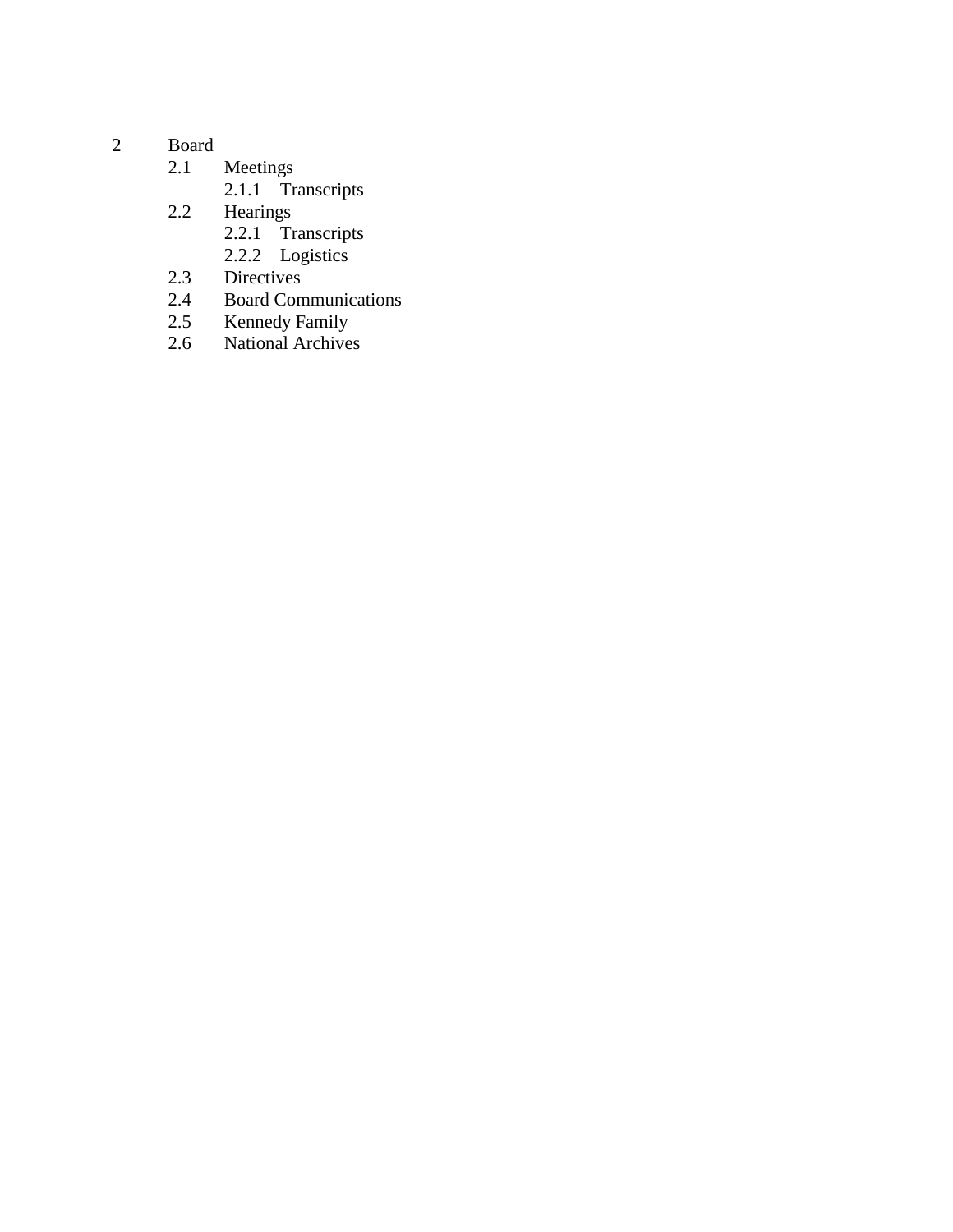# 3 General Counsel<br>3.1 Ethics

Ethics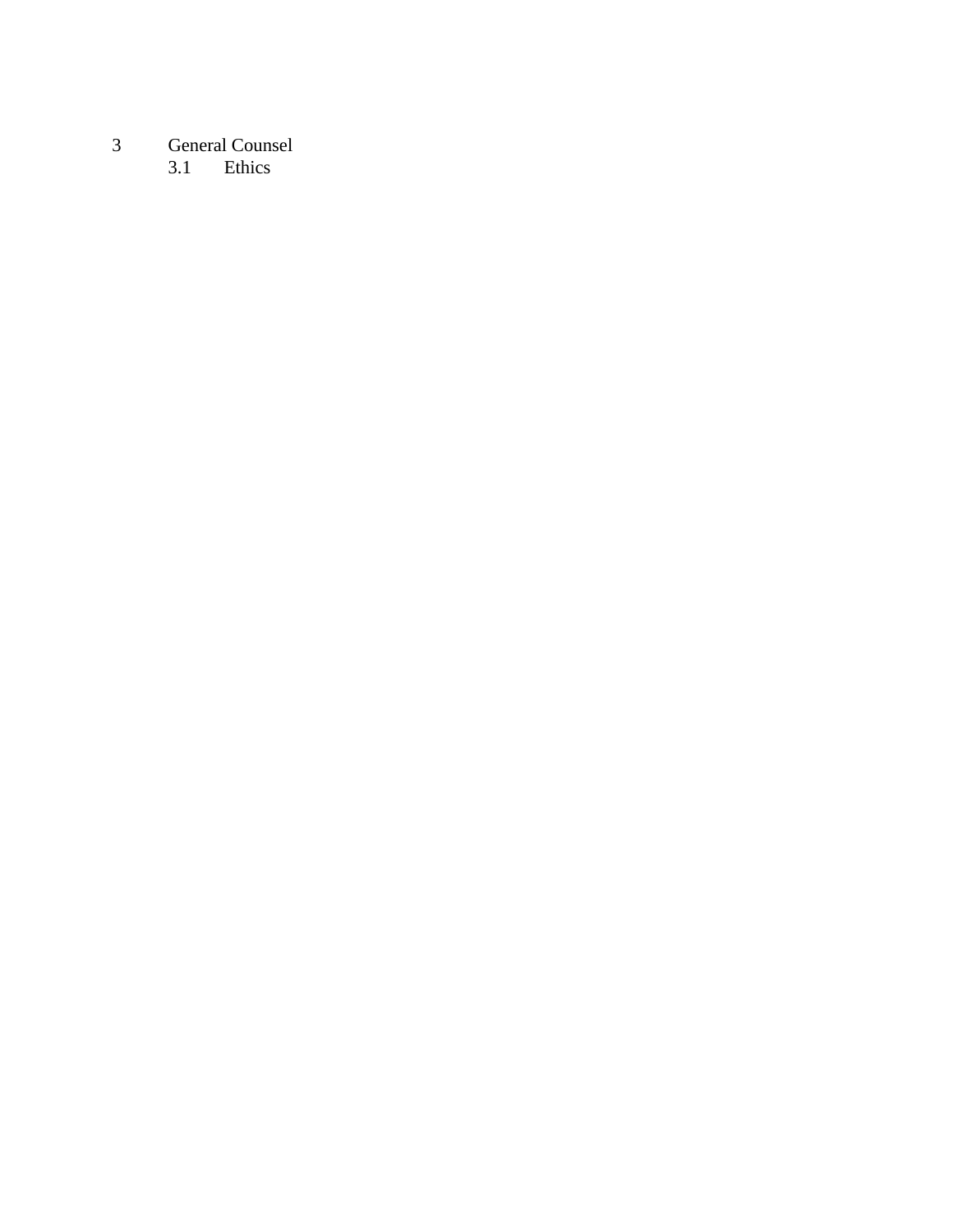4 Analysis and Review

4.0 Analysis and Review General Administrative

- 4.0.1 Review 4.0.1.1 Library of Congress Research from HSCA 4.0.1.2 Federal Research Service
- 4.X.1 Agency General
- 4.x.2 Agency
	- 4.X.2.1-- Agency Organizational Charts 4.X.2.2-- Agency Personnel Directories and Phonebooks 4.X.2.3-- Agency Filing System Information 4.X.2.4-- Agency Codes, Cryptonyms, Identifications 4.X.2.5-- Agency Review Information 4.X.2.6-- HSCA Correspondence with Agency
- 4.X.3 ARRB Correspondence and Contacts with Agency
- 4.X.4 Agency Subject Files
- 4.X.5 Documents, Records, Files identified for follow-up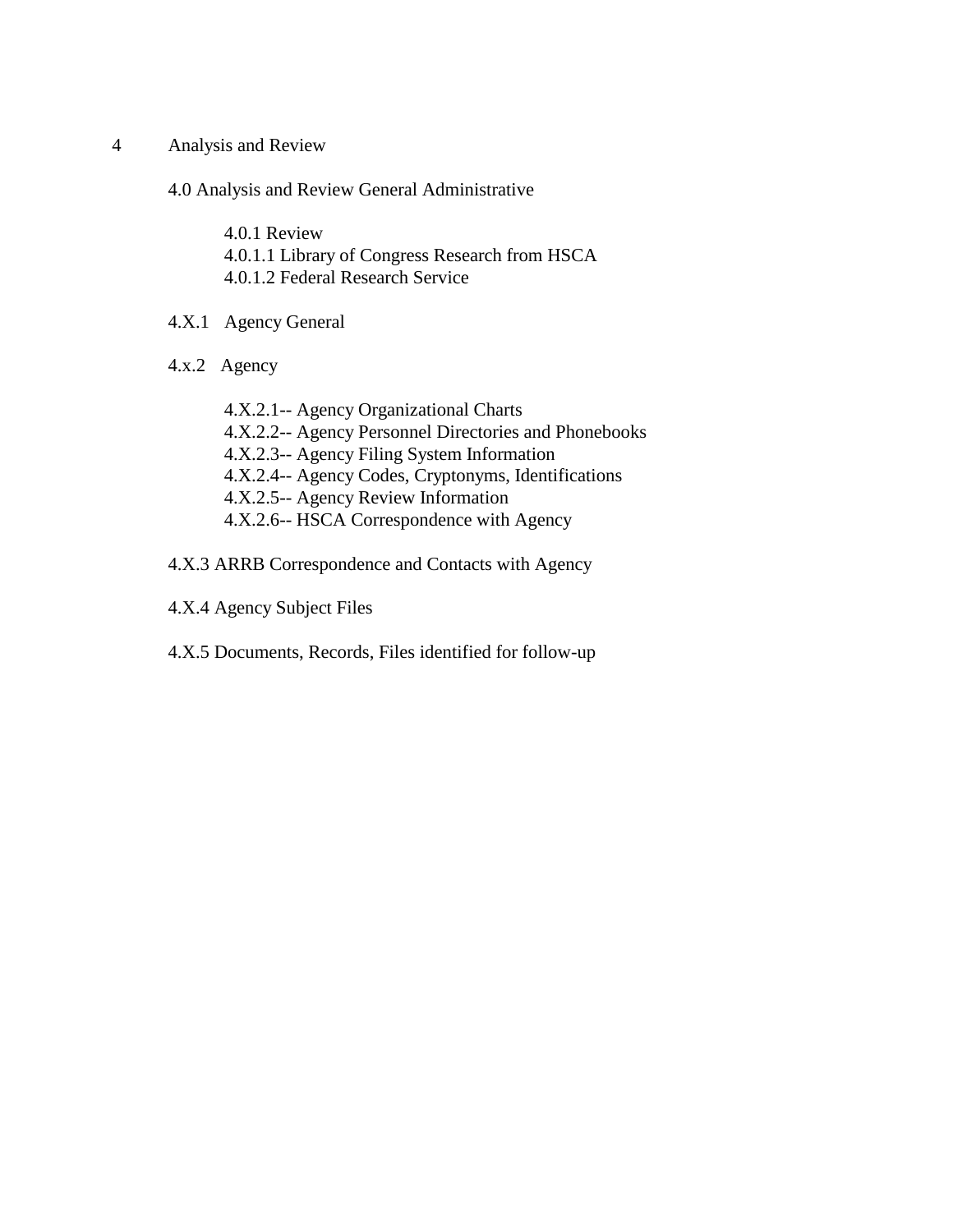- 5 Press & Public Affairs
	- 5.1 Public Contact Index (5.1 +NAME)
	- 5.2 The Research Community
		- 5.2.1 Newsletters
		- 5.2.2 Conference Material
	- 5.3 Press Releases
	- 5.4 Clippings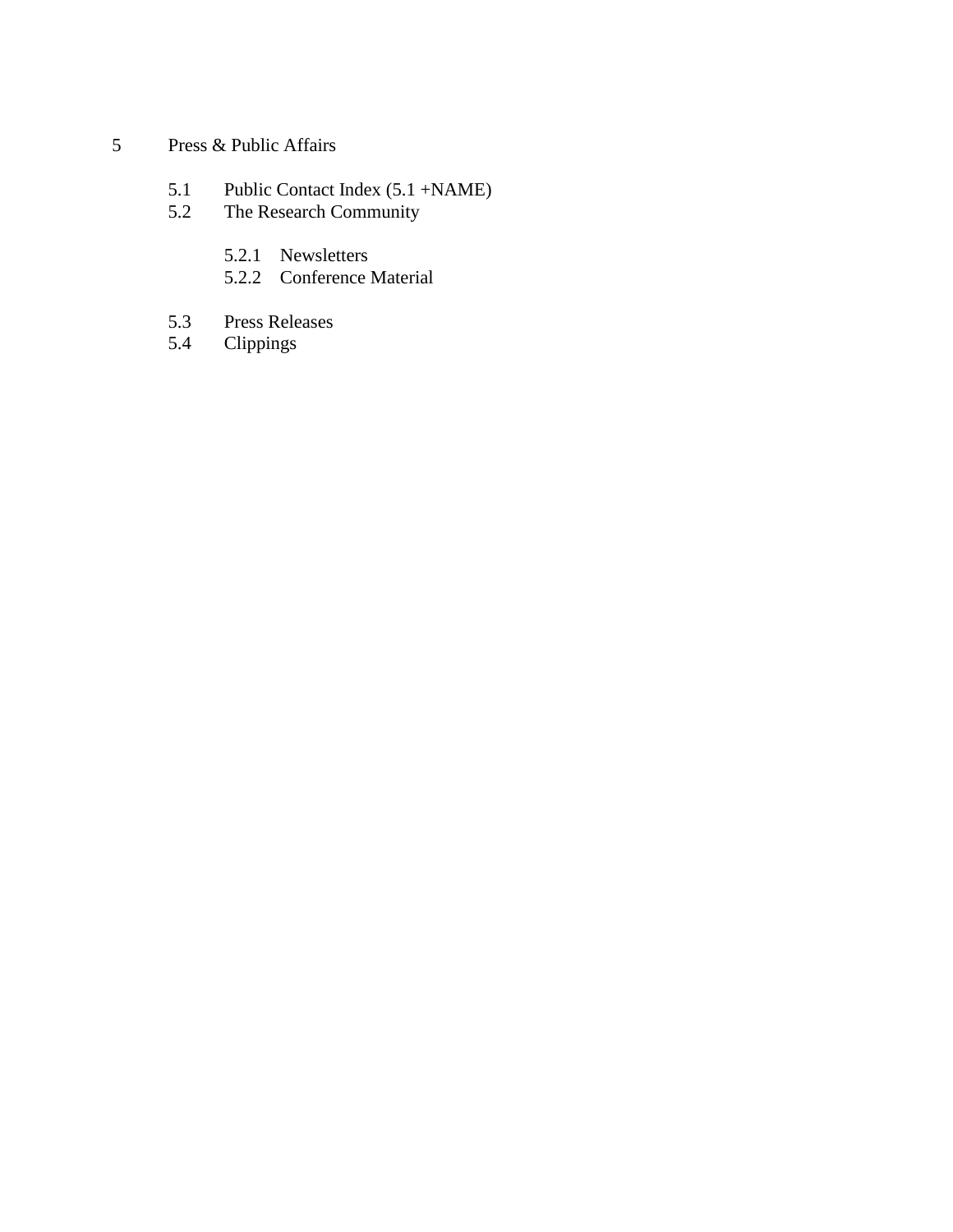### Compliance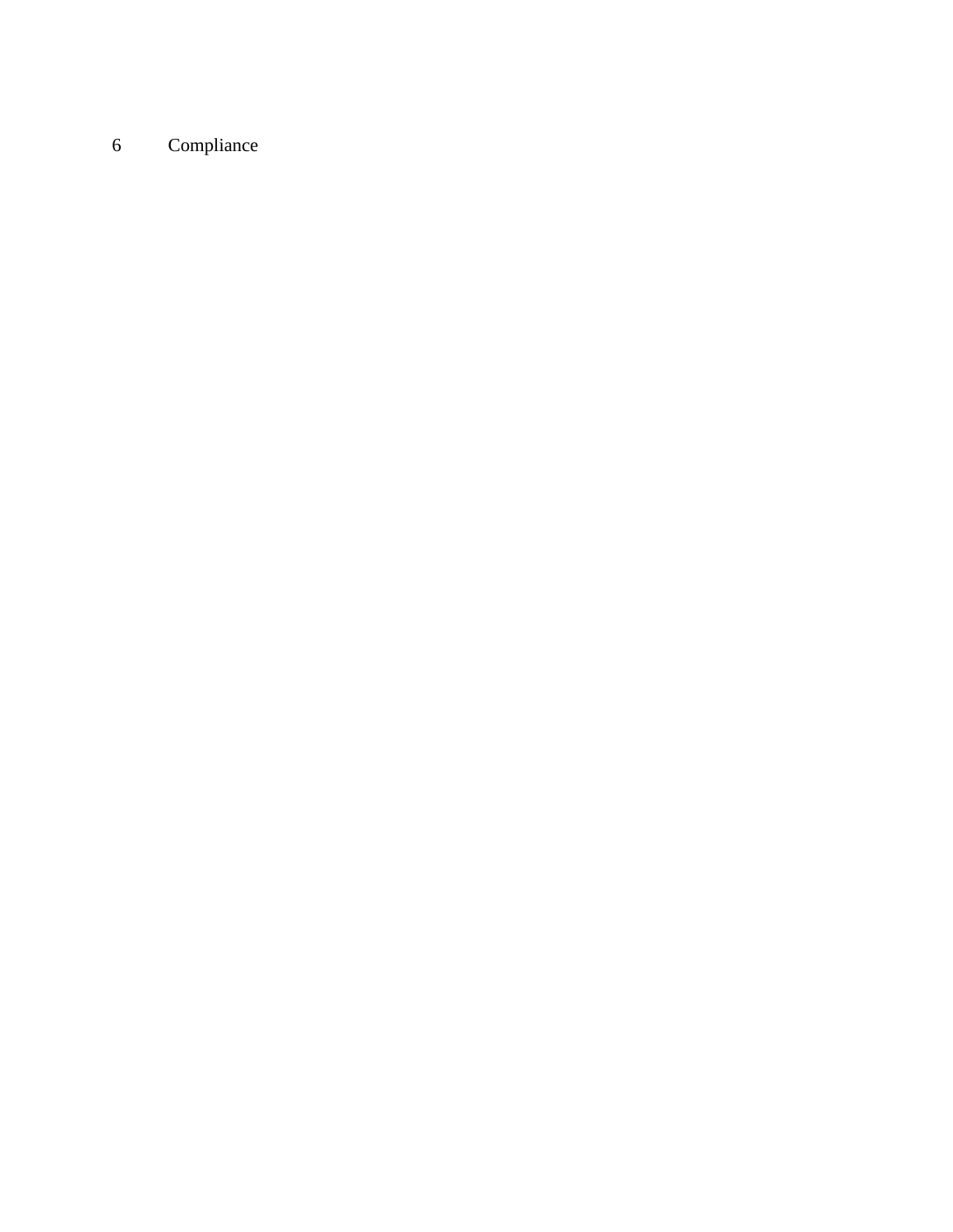## Investigation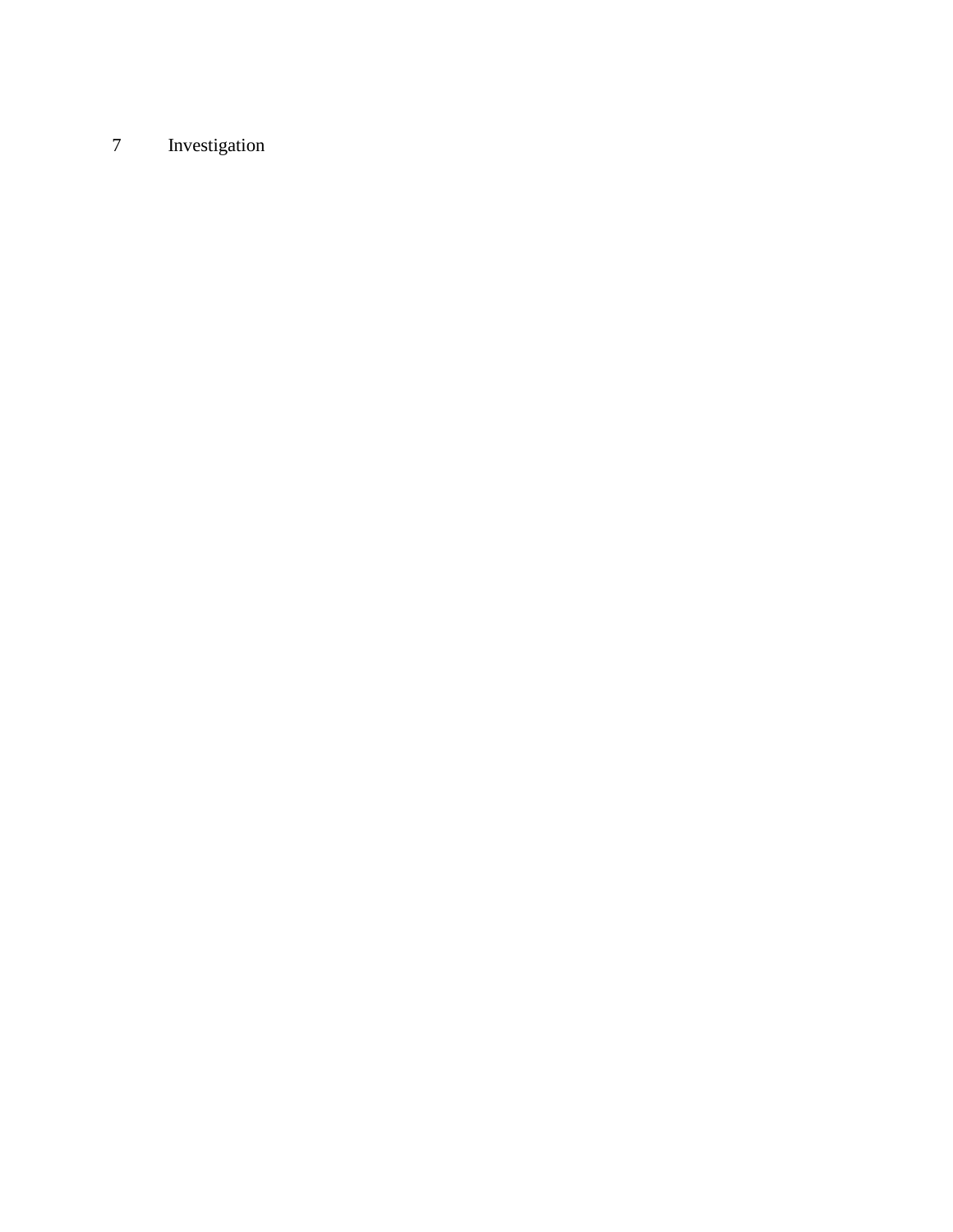# 8 Issues<br>8.1

- 8.1 Definition of Assassination Record<br>8.2 Zapruder Film
- 8.2 Zapruder Film
- 8.3 Informants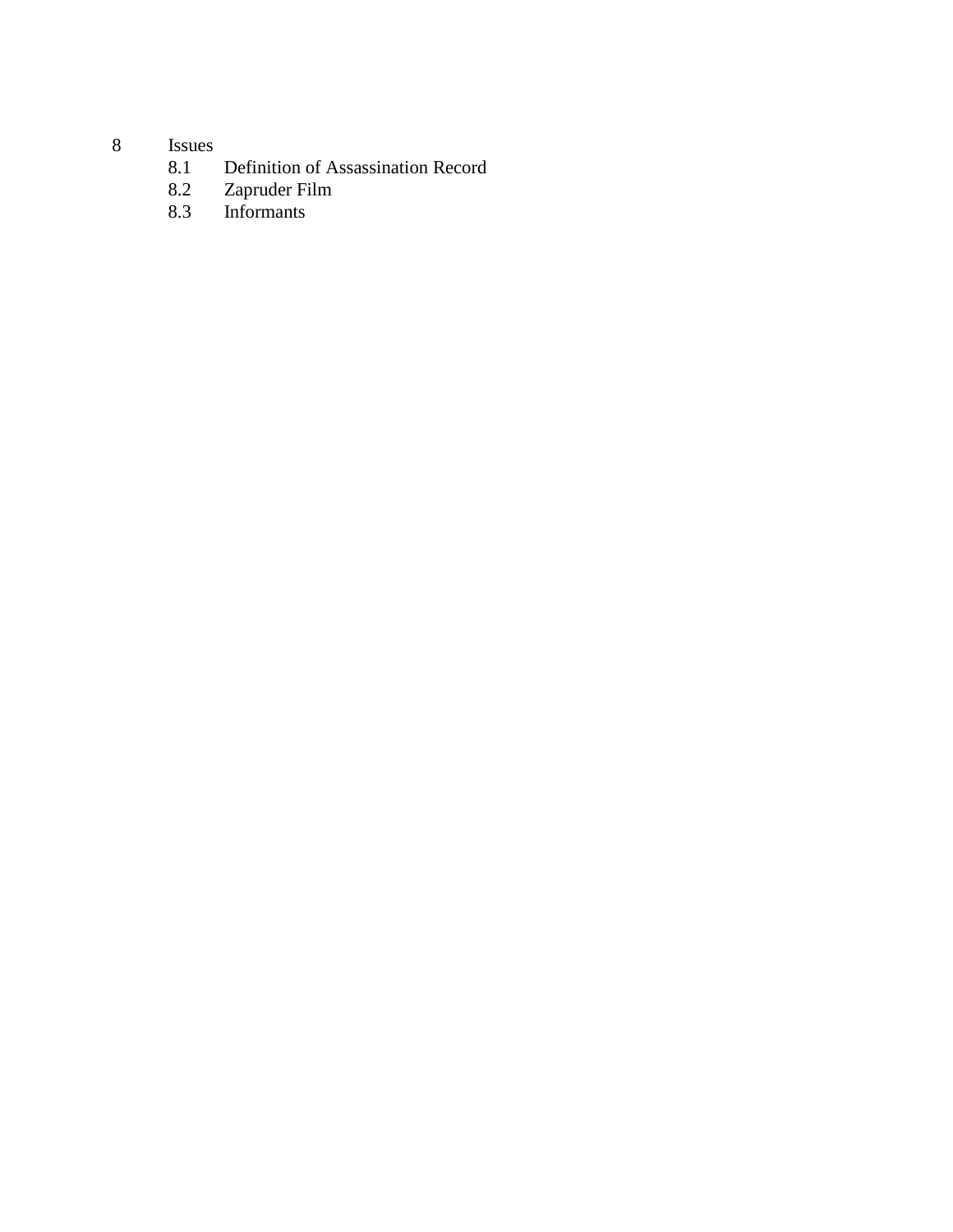Chron (+DATE: 9.13.10.94)